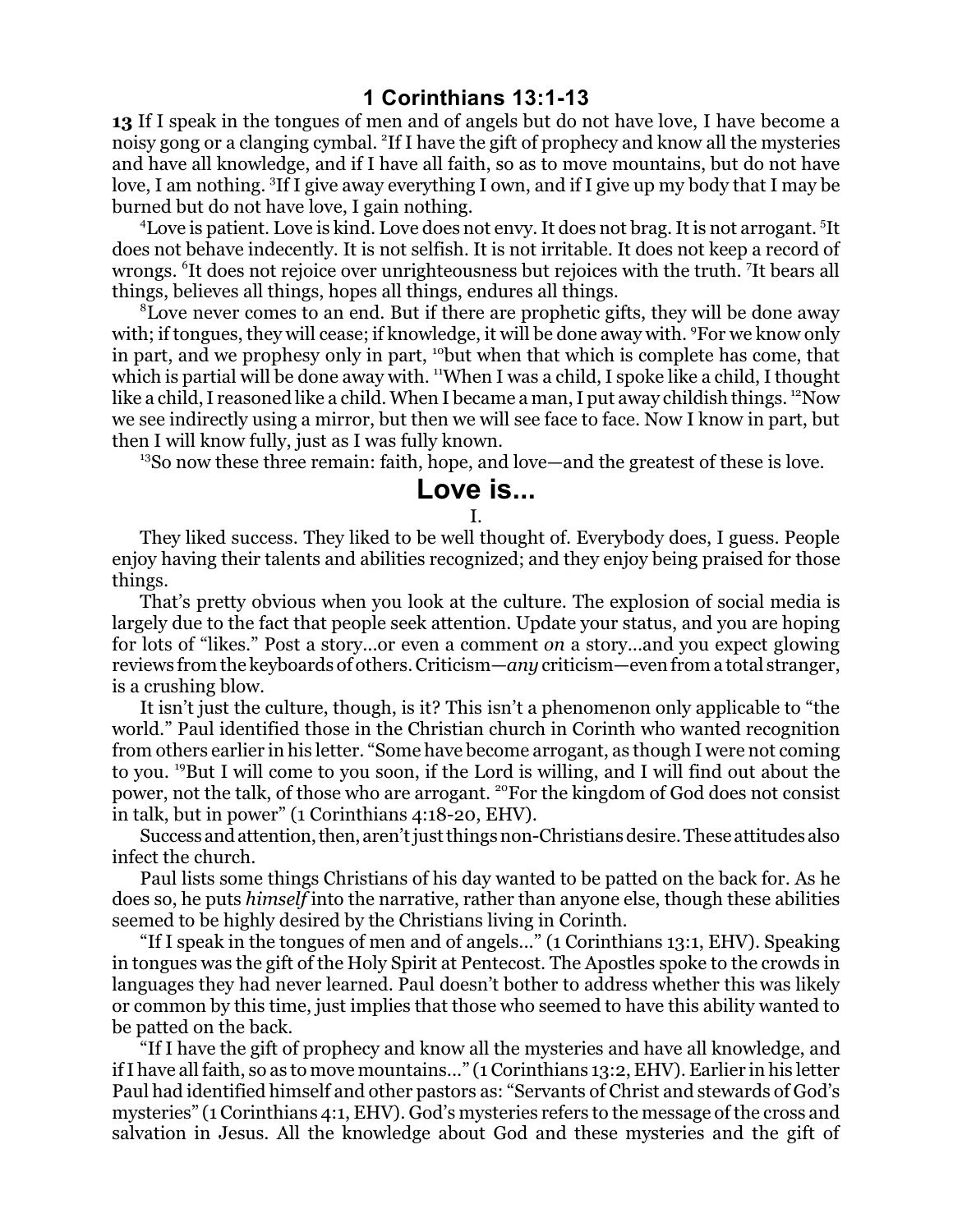prophecy go together. While sometimes prophets looked into the future, aprophetis simply someone who speaks God's Word to people. Combine all that with a faith that can literally move mountains and you have something impressive enough to get a pat on the back.

"If I give away everything I own, and if I give up my body that I may be burned..." (1 Corinthians 13:3, EHV). Charity, and a willingness to die for something a person believes in are admirable. Some think it is worth dying to get recognition for their actions.

In each of those cases, we left out Paul's conclusion.

"If I speak in the tongues of men and of angels but do not have love, I have become a noisy gong or a clanging cymbal" (1 Corinthians 13:1, EHV). Love means that a person will not speak in foreign languages, whether they are languages of this world or of the angels alone, just to impress others. To do so just to impress is just a bunch of worthless noise.

"If I have the gift of prophecy and know all the mysteries and have all knowledge, and if I have all faith, so as to move mountains, but do not have love, I am nothing" (1 Corinthians 13:2, EHV). To use God's Word in love means that one would not try to show off about all you have learned about God.

"If I give away everything I own, and if I give up my body that I may be burned but do not have love, I gain nothing" (1 Corinthians 13:3, EHV). Love doesn't care if anyone ever notices charitable acts. Charity is not to be done for recognition, but to give genuine help. That's the way love gives.

## II.

Next Paul defines love. You've probably heard the definition given in these verses many times. They are popular at weddings.

How much have you used the definition to look at yourself and determine how loving you are? I'll put the passage on the screen. Put your own name in every place "love" is referenced. I'll read the passage with my name.

"Love is patient. Love is kind. Love does not envy. It does not brag. It is not arrogant. 5 It does not behave indecently. It is not selfish. It is not irritable. It does not keep a record of wrongs. <sup>6</sup> It does not rejoice over unrighteousness but rejoices with the truth. <sup>7</sup> It bears all things, believes all things, hopes all things, endures all things" (1 Corinthians 13:4-7, EHV).

When I read these verses with my own name in place of love, it's laughable. I'm imperfect in every category—at best. If you didn't notice your own flaws and faults when Paul talked about some particular spiritual gifts, perhaps you will agree that you find yourself lacking when love is defined, as I do.

## III.

When you think of the word love, there are quite a few nuances, aren't there? Love can describe the way you feel about your favorite pastry, or your favorite sport, or a band. Love can describe the emotions you feel about an individual person or group of people, like your family. Love can refer to a passion; we use love to describe sexual attraction and the act of sex itself.

The Greek language has several different words for the different kinds of love. Only two are used in the New Testament. One is the brotherly kind of love:  $\varphi\lambda\epsilon\omega$  (phileo). The city of Philadelphia gets its name from that word. The word used most often for love is  $\alpha$  $\alpha$  $\pi$ (agape). Aya $\pi$ n is the kind of love that loves, even when love isn't deserved.

Jesus loved us, even when we didn't deserve it. You can put *Jesus'* name in for every piece of the definition of love. Let's read it again.

"Love is patient. Love is kind. Love does not envy. It does not brag. It is not arrogant. 5 It does not behave indecently. It is not selfish. It is not irritable. It does not keep a record of wrongs. <sup>6</sup> It does not rejoice over unrighteousness but rejoices with the truth. <sup>7</sup> It bears all things, believes all things, hopes all things, endures all things" (1 Corinthians 13:4-7, EHV).

There was no desire for a pat on the back that sent Jesus to the cross. While he sacrificed